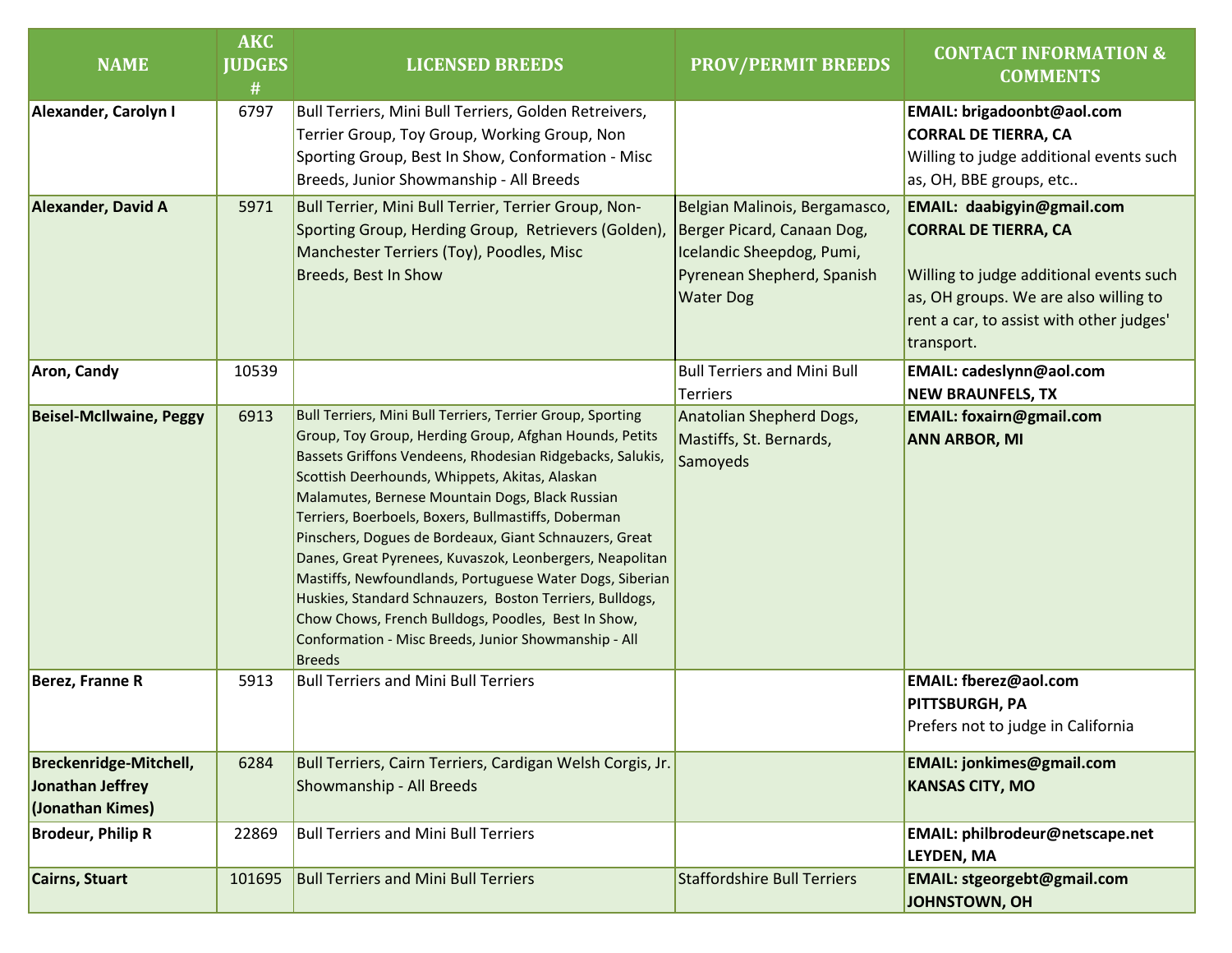| <b>Clark, Connie</b>  | 65733  | <b>Terrier Group</b>                                                                                                                                                                                                                                                                                                                                                                                                                                                                                                                                                                                                                                                                                                                                                                                                                |                                                                                                                                                                               | EMAIL: mwclark1@aol.com<br><b>RIO DEL MAR, CA</b><br>** Limited to 2 BT ROM assignments per<br>year, for the 1st year (2022)** |
|-----------------------|--------|-------------------------------------------------------------------------------------------------------------------------------------------------------------------------------------------------------------------------------------------------------------------------------------------------------------------------------------------------------------------------------------------------------------------------------------------------------------------------------------------------------------------------------------------------------------------------------------------------------------------------------------------------------------------------------------------------------------------------------------------------------------------------------------------------------------------------------------|-------------------------------------------------------------------------------------------------------------------------------------------------------------------------------|--------------------------------------------------------------------------------------------------------------------------------|
| Cole, Jon R           | 379    | All Groups and Breeds including Misc. and BIS                                                                                                                                                                                                                                                                                                                                                                                                                                                                                                                                                                                                                                                                                                                                                                                       |                                                                                                                                                                               | EMAIL: jrcole111@yahoo.com<br><b>NASHVILLE, TN</b>                                                                             |
| Cooke, Alesia G       | 100863 | <b>Bull Terriers and Mini Bull Terriers</b>                                                                                                                                                                                                                                                                                                                                                                                                                                                                                                                                                                                                                                                                                                                                                                                         |                                                                                                                                                                               | <b>EMAIL: r1a2cooke@earthlink.net</b><br><b>SUGAR LAND, TX</b>                                                                 |
| Corse, Victoria       | 5356   | Bull Terriers, Mini Bull Terriers and Jr. Showmanship -<br><b>All Breeds</b>                                                                                                                                                                                                                                                                                                                                                                                                                                                                                                                                                                                                                                                                                                                                                        |                                                                                                                                                                               | <b>EMAIL: corsairebt@gmail.com</b><br><b>EASTHAM, MA</b>                                                                       |
| Denman, Gayle M       | 7289   | Alaskan Malamutes, St. Bernards, Siberian Huskies,<br>Airedale Terriers, American Hairless Terriers,<br>Australian Terriers, Bedlington Terriers, Border<br>Terriers, Bull Terriers, Cairn Terriers, Cesky Terriers,<br>Dandie Dinmont Terriers, Fox Terriers (Smooth), Fox<br>Terriers (Wire), Kerry Blue Terriers, Manchester<br>Terriers (Standard), Miniature Bull Terriers, Miniature<br>Schnauzers, Norfolk Terriers, Norwich Terriers,<br>Parson Russell Terriers, Rat Terriers, Russell Terriers,<br>Scottish Terriers, Sealyham Terriers, Skye Terriers,<br>Soft Coated Wheaten Terriers, Staffordshire Bull<br>Terriers, Manchester Terriers, Manchester Terriers<br>(Toy), Poodles (Toy), Non-Sporting Group, Australian<br>Shepherds, Norwegian Buhunds, Conformation - Misc<br>Breeds, Junior Showmanship - All Breeds | Terrier Group, American<br>Staffordshire Terriers, Glen of<br>Imaal Terriers, Irish Terriers,<br>Lakeland Terriers, Welsh<br>Terriers, West Highland White<br><b>Terriers</b> | EMAIL: gmdenman@gmail.com<br><b>SALT LAKE CITY, UT</b>                                                                         |
| Dykema, Jan           | 28699  | <b>Bull Terriers and Mini Bull Terriers</b>                                                                                                                                                                                                                                                                                                                                                                                                                                                                                                                                                                                                                                                                                                                                                                                         |                                                                                                                                                                               | <b>EMAIL: bestuvall@sbcglobal.net</b><br><b>SAINT HELENA, CA</b><br>Prefers not to Judge on the West Coast                     |
| <b>Foote, Diane D</b> | 6336   | Bull Terriers and Mini Bull Terriers, Afghan Hounds,<br>American Foxhounds, Basset Hounds, Beagles,<br>Dachshunds, English Foxhounds, Harriers, Petits<br>Bassets Griffons Vendeens, Rhodesian Ridgebacks,<br>Salukis, Jr. Showmanship - All Breeds                                                                                                                                                                                                                                                                                                                                                                                                                                                                                                                                                                                 | Irish Wolfhounds                                                                                                                                                              | EMAIL: deslynn4@aol.com<br><b>NEW BRAUNFELS, TX</b>                                                                            |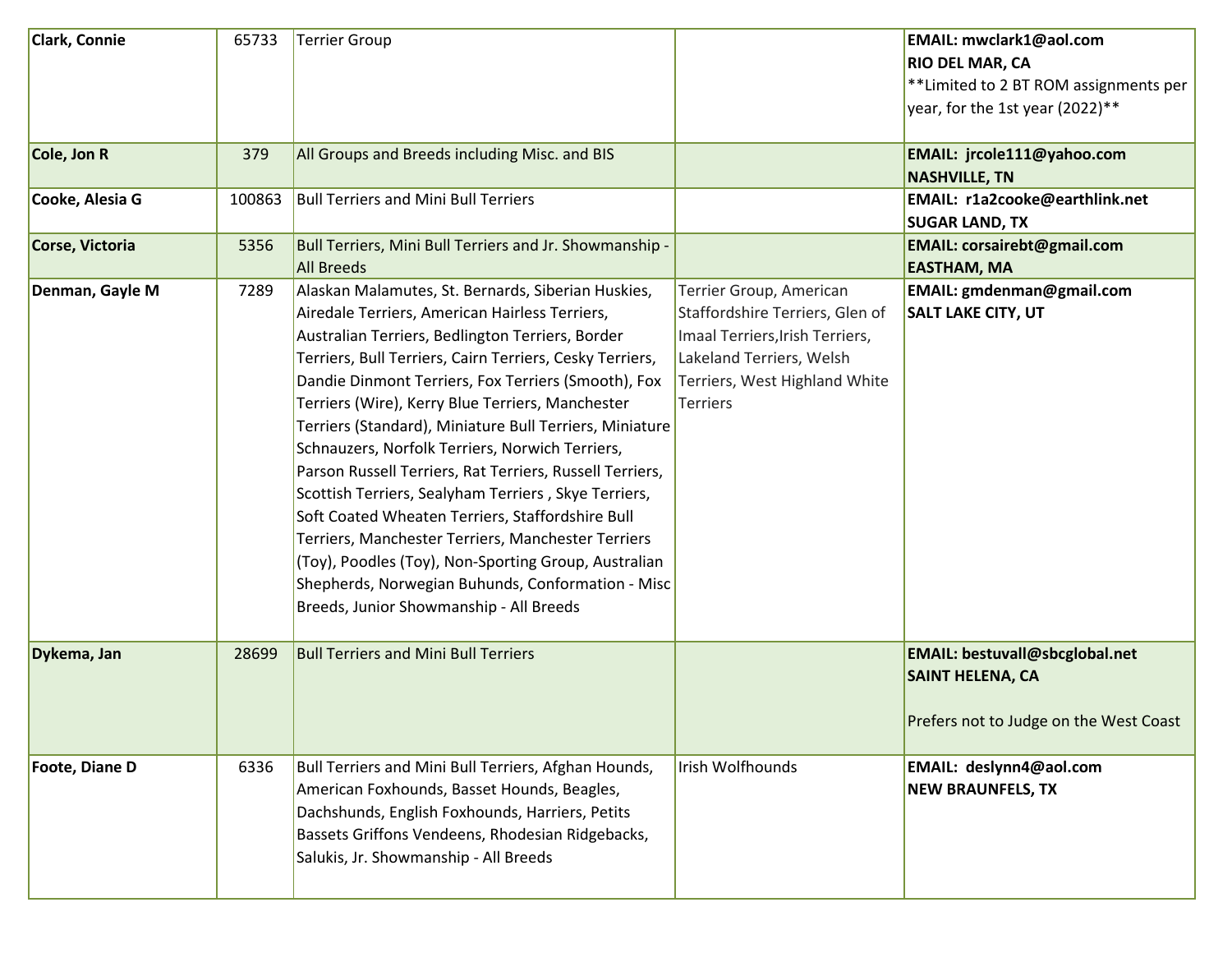| Greaney, Colin "Skip"               | 94137  | <b>Bull Terriers and Mini Bull Terriers</b>                                                                                                                                                                                                                                                                                                                                                                                                        |                                                | EMAIL: auburnbts@aol.com<br><b>LAND O LAKES, FL</b>                                                                               |
|-------------------------------------|--------|----------------------------------------------------------------------------------------------------------------------------------------------------------------------------------------------------------------------------------------------------------------------------------------------------------------------------------------------------------------------------------------------------------------------------------------------------|------------------------------------------------|-----------------------------------------------------------------------------------------------------------------------------------|
| Guerrero, Deb                       | 103977 |                                                                                                                                                                                                                                                                                                                                                                                                                                                    | <b>Bull Terriers and Mini Bull</b><br>Terriers | EMAIL: cambriambts@comcast.net<br><b>GRAHAM, WA</b>                                                                               |
| Hains, Gene S                       | 37995  | <b>Bull Terriers, Miniature Bull Terriers, Scottish Terriers</b>                                                                                                                                                                                                                                                                                                                                                                                   |                                                | EMAIL: gaidoune23@yahoo.com<br><b>MATTHEWS, NC</b>                                                                                |
| Harris, Duff                        | 91790  | <b>Bull Terriers, Miniature Bull Terriers, Terrier Group</b>                                                                                                                                                                                                                                                                                                                                                                                       |                                                | EMAIL: allegro6@ix.netcom.com<br><b>FOUNTAIN VALLEY, CA</b><br>Will judge OH, BBE and Puppy groups                                |
| <b>Harris, Susie Kingsley</b>       | 99093  | <b>Bull Terriers and Mini Bull Terriers</b>                                                                                                                                                                                                                                                                                                                                                                                                        |                                                | EMAIL: suchabratsche@gmail.com<br><b>FOUNTAIN VALLEY, CA</b>                                                                      |
| Ibbitson, Allison                   | 55862  | <b>Bull Terriers and Mini Bull Terriers</b>                                                                                                                                                                                                                                                                                                                                                                                                        |                                                | <b>EMAIL: BTCAalison@gmail.com</b><br><b>ANDERSON, SC</b>                                                                         |
| Ibbitson, Scott A                   | 17441  | <b>Bull Terriers and Mini Bull Terriers</b>                                                                                                                                                                                                                                                                                                                                                                                                        |                                                | EMAIL: ibbitson@aol.com<br><b>ANDERSON, SC</b>                                                                                    |
| Jaspers, Phil                       | 98971  | <b>Bull Terriers and Mini Bull Terriers</b>                                                                                                                                                                                                                                                                                                                                                                                                        |                                                | EMAIL: NotoriousBTS@gmail.com<br><b>CANDIA, NH</b>                                                                                |
| Keenan, Patricia                    | 5357   | <b>Terrier Group</b>                                                                                                                                                                                                                                                                                                                                                                                                                               |                                                | EMAIL: wishingwellknl@aol.com<br><b>CHEHALIS, WA</b><br>** Limited to 2 BT ROM assignments per<br>year, for the 1st year (2022)** |
| Lindquist, Jane Messineo<br>Killion | 100135 | <b>Bull Terriers and Mini Bull Terriers</b>                                                                                                                                                                                                                                                                                                                                                                                                        |                                                | EMAIL: jane@pigsflydogs.com<br><b>BLAIRSTOWN, NJ</b>                                                                              |
| Murphy, Desmond                     | 2675   | Terrier Group, Sporting Group, Toy Group, Afghan<br>Hounds, Beagles, Greyhounds, Whippets, Boxers,<br>Doberman Pinschers, Giant Schnauzers, Great Danes,<br>Standard Schnauzers, Bichons Frises, Bulldogs,<br>Chinese Shar-Pei, Dalmations, French Bulldogs,<br>Keeshonden, Lhasa Apsos, Poodles, Bearded Collies,<br>Old English Sheepdogs, Pembroke Welsh Corgies,<br>Best In Show, Conformation - Misc. Breeds, Jr.<br>Showmanship - All Breeds |                                                | EMAIL: desichowman@gmail.com<br><b>MONROE, NY</b>                                                                                 |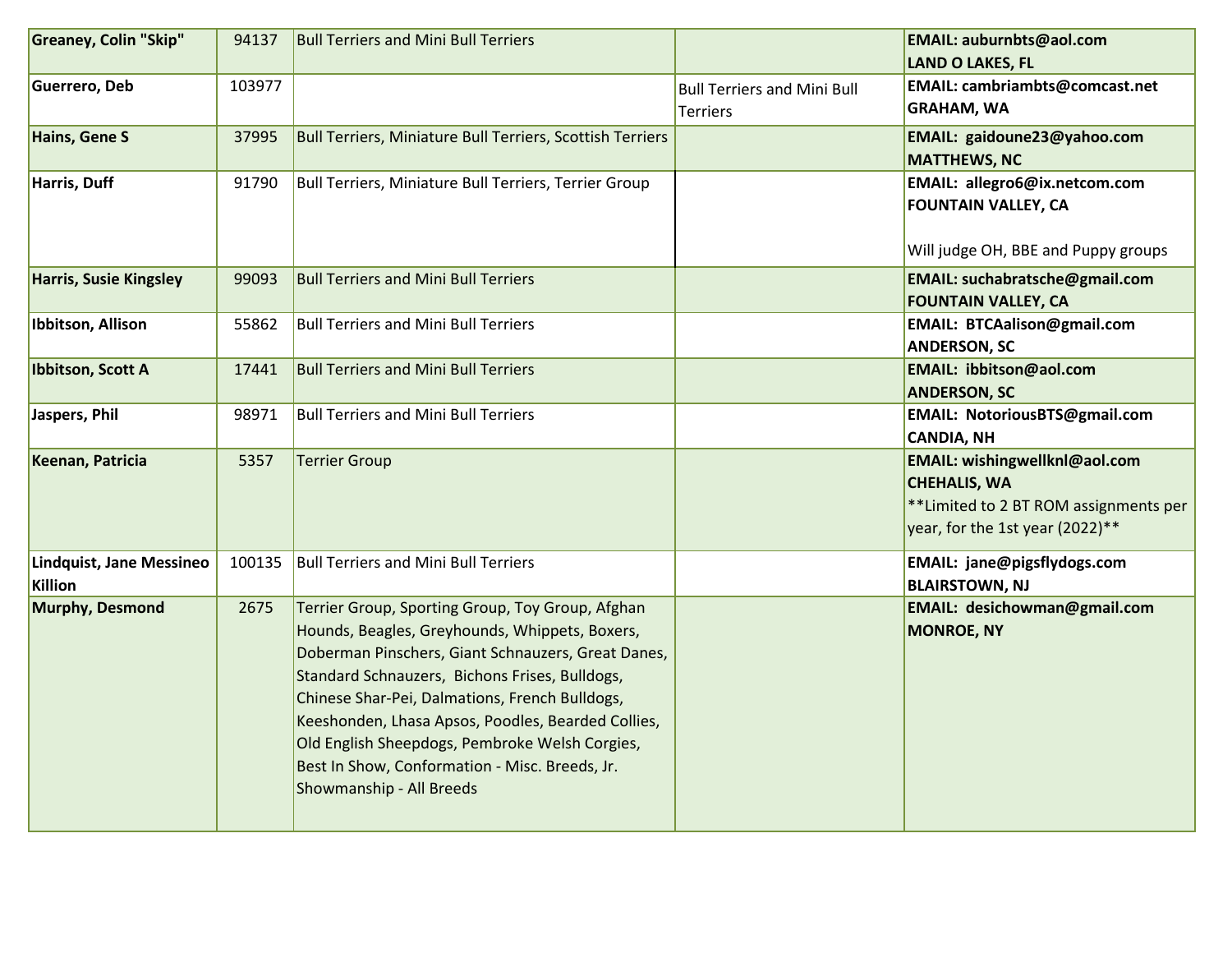| Murphy, Susan         | 5198   | <b>Bull Terriers and Mini Bull Terriers, American</b><br>Staffordshire Terriers, Staffordshire Terriers, Jr.                                                                                                                                                                                                    | EMAIL: susan778@aol.com<br><b>CYPRESS, CA</b>                                                                                                                    |
|-----------------------|--------|-----------------------------------------------------------------------------------------------------------------------------------------------------------------------------------------------------------------------------------------------------------------------------------------------------------------|------------------------------------------------------------------------------------------------------------------------------------------------------------------|
|                       |        | Showmanship - All Breeds                                                                                                                                                                                                                                                                                        | Will consider judging Jr. Showmanship<br>on occasion only.                                                                                                       |
| Myall, Lynne M        | 5918   | Terrier Group, Manchester Terriers (Toy), Poodles<br>(Toy), Boston Terriers, Bulldogs, Chinese Shar-Pei,<br>French Bull Dogs, Poodles, Best in Show,<br>Conformation - Misc. Breeds, Jr. Showmanship - All<br><b>Breeds</b>                                                                                     | <b>EMAIL: lynnemyall@nwlink.com</b><br><b>ANACORTES, WA</b>                                                                                                      |
| Myall, Robert W.T     | 6424   | Bull Terriers and Mini Bull Terriers, Airedale Terriers,<br>American Staffordshire Terriers, Bedlington Terriers,<br>Cairn Terriers, Irish Terriers, Miniature Schnauzers,<br>Scottish Terriers, Sealyham Terriers, Staffordshire Bull<br>Terriers, West Highland Terriers, Jr Showmanship-All<br><b>Breeds</b> | EMAIL: myallr@ohsu.edu<br><b>PORTLAND, OR</b><br>Would like to judge more breeds than<br>Bull Terriers when available or in<br>conjunction with All Breed shows. |
| Nelson, Chuck         | 44517  | American Staffordshire Terriers, Bull Terriers,<br>Miniature Bull Terriers, West Highland White Terriers                                                                                                                                                                                                        | EMAIL: cadn0824@gmail.com<br><b>MORRISTON, FL</b>                                                                                                                |
| Parker, Cleo          | 104703 | <b>Bull Terriers and Mini Bull Terriers</b>                                                                                                                                                                                                                                                                     | <b>EMAIL: cleoparker@gmail.com</b><br>LIVONIA, MI                                                                                                                |
| Pew, Carl L           | 6010   | <b>Bull Terriers and Mini Bull Terriers, Alaskan</b><br>Malamutes, Doberman Pinschers, Giant Schnauzers,<br>St. Bernards, West Highland White Terriers, Jr.<br>Showmanship - All Breeds                                                                                                                         | <b>EMAIL: silmarilbt@hotmail.com</b><br><b>DRAPER, UT</b>                                                                                                        |
| Poole, Rebecca P      | 7017   | Bull Terriers and Mini Bull Terriers, Jr. Showmanship -<br><b>All Breeds</b>                                                                                                                                                                                                                                    | <b>EMAIL: rockytopbt@comcast.net</b><br><b>HIXSON, TN</b><br>Prefers not to judge Jr. Showmanship                                                                |
| Pressler-Tash, Paula  | 98387  | <b>Bull Terriers and Mini Bull Terriers</b>                                                                                                                                                                                                                                                                     | EMAIL: rockandrosebt@gmail.com<br><b>PROSPECT, TN</b>                                                                                                            |
| <b>Remer, Mary FS</b> | 5545   | Bull Terriers and Mini Bull Terriers, Jr. Showmanship -<br><b>All Breeds</b>                                                                                                                                                                                                                                    | <b>EMAIL: mremer@aol.com</b><br><b>VILLANOVA, PA</b>                                                                                                             |
| <b>Schuur, Dale R</b> | 7583   | <b>Bull Terriers and Mini Bull Terriers</b>                                                                                                                                                                                                                                                                     | <b>EMAIL: drschuur@chartermi.net</b><br><b>LONDON, KY</b><br>Prefers to limit judging assigments to no<br>more than 3, spread out over time.                     |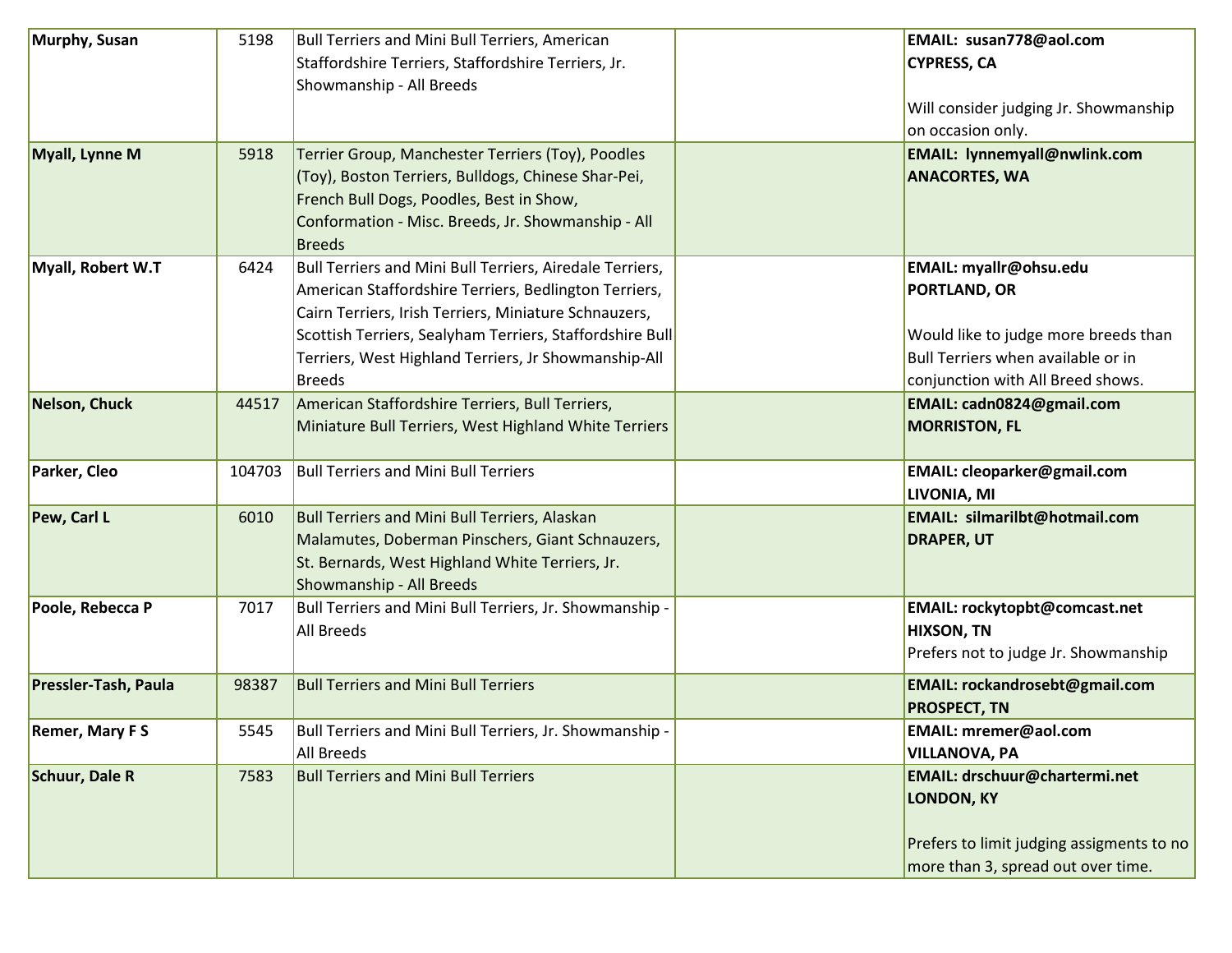| Sharp, Claudia J                                                                                                                                                                                                                                                                                                                                                                          | 6670  | Bull Terriers and Mini Bull Terriers, Jr. Showmanship -<br><b>All Breeds</b>                       |                                                                                                                                                  | EMAIL: claudia370@aol.com<br><b>WARRENTON, MO</b><br>Prefers not to judge Jr. Showmanship                                                            |
|-------------------------------------------------------------------------------------------------------------------------------------------------------------------------------------------------------------------------------------------------------------------------------------------------------------------------------------------------------------------------------------------|-------|----------------------------------------------------------------------------------------------------|--------------------------------------------------------------------------------------------------------------------------------------------------|------------------------------------------------------------------------------------------------------------------------------------------------------|
| Sharp, Ray                                                                                                                                                                                                                                                                                                                                                                                | 63862 | <b>Bull Terriers and Mini Bull Terriers</b>                                                        |                                                                                                                                                  | EMAIL: raysharp48@aol.com<br><b>WARRENTON, MO</b>                                                                                                    |
| <b>Shreve, Robert</b><br>2759<br>Sporting Group, Beagles, Ibizan Hounds, Irish<br>Wolfhounds, Norwegian Elkhounds, Otterhounds,<br>Pharaoh Hounds, Rhodesian Ridgebacks, Whippets,<br>Working Group, Terrier Group, Manchester Terriers<br>(Toy), Poodles (Toy), Pugs, Non-Sporting Group,<br>Herding Group, Best In Show, Conformation - Misc<br>Breeds, Junior Showmanship - All Breeds |       | EMAIL: bobshreve@aol.com<br><b>GREELEY, CO</b><br>** Limited to 2 BT ROM assignments per<br>year** |                                                                                                                                                  |                                                                                                                                                      |
| Smith, Gordon                                                                                                                                                                                                                                                                                                                                                                             | 6540  | <b>Bull Terriers and Mini Bull Terriers</b>                                                        |                                                                                                                                                  | <b>EMAIL: magor2gn@gmail.com</b><br><b>ROSSLYN, ONTARIO</b>                                                                                          |
| Smith, Norma                                                                                                                                                                                                                                                                                                                                                                              | 3493  | <b>Bull Terriers and Mini Bull Terriers</b>                                                        |                                                                                                                                                  | EMAIL: magor2gn@gmail.com<br><b>ROSSLYN, ONTARIO</b>                                                                                                 |
| Spurr, John J                                                                                                                                                                                                                                                                                                                                                                             | 95647 | <b>Bull Terriers and Mini Bull Terriers</b>                                                        |                                                                                                                                                  | <b>EMAIL: john@drspurr.com</b><br><b>MATTAWAN, MI</b><br>Friday or Saturday are the best days to<br>judge, other days if drive is within 6<br>hours. |
| Spurr, Theresa                                                                                                                                                                                                                                                                                                                                                                            | 95770 | <b>Bull Terriers and Mini Bull Terriers</b>                                                        |                                                                                                                                                  | EMAIL: theresa@drspurr.com<br><b>MATTAWAN, MI</b>                                                                                                    |
| Sturz Jr, Dr. Donald                                                                                                                                                                                                                                                                                                                                                                      | 5499  | <b>Bull Terriers</b>                                                                               | Mini Bull Terriers<br>EMAIL: dgs32561@aol.com<br><b>BROOKLYN, NY</b><br>**Limited to 2 BT ROM assignments per<br>year, for the 1st year (2022)** |                                                                                                                                                      |
| Thomas, Robert K                                                                                                                                                                                                                                                                                                                                                                          | 3112  | <b>Bull Terriers and Mini Bull Terriers</b>                                                        |                                                                                                                                                  | EMAIL: treborbt@aol.com<br>NAPA, CA                                                                                                                  |
| Waynee, Naomi                                                                                                                                                                                                                                                                                                                                                                             | 39916 | <b>Bull Terriers and Mini Bull Terriers</b>                                                        |                                                                                                                                                  | <b>EMAIL: nwaynee@gmail.com</b><br><b>BUCKEYE, AZ</b>                                                                                                |
| <b>Whitehair, Melanie</b>                                                                                                                                                                                                                                                                                                                                                                 | 99377 | <b>Bull Terriers and Mini Bull Terriers</b>                                                        |                                                                                                                                                  | EMAIL: ssbt@me.com<br><b>KENDALL, NY</b>                                                                                                             |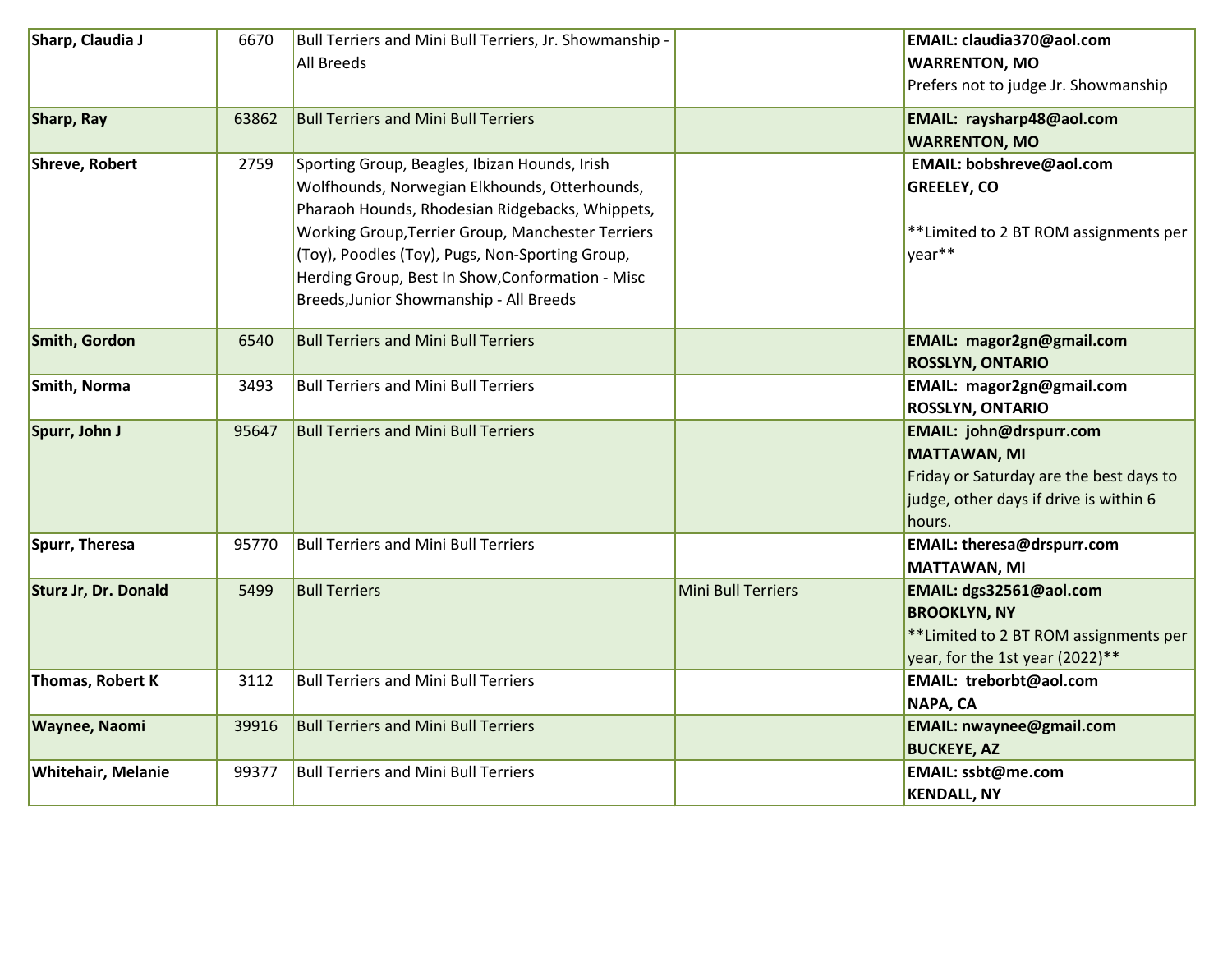| <b>NAME (COUNTRY)</b>      | <b>JUDGES</b><br># | <b>LICENSED BREEDS</b>                                                                                                                                                                                                                                                                                                                                                                                                                                                                                                                                                                                                                                                                                                                                                                                                                                                                                                                                                                                                                                                                                                                                                                                                                                                                                                                                                                                                                                                                                                                                                                                                           | <b>PROV/PERMIT</b><br><b>BREEDS</b> | <b>CONTACT INFORMATION &amp;</b><br><b>COMMENTS</b> |
|----------------------------|--------------------|----------------------------------------------------------------------------------------------------------------------------------------------------------------------------------------------------------------------------------------------------------------------------------------------------------------------------------------------------------------------------------------------------------------------------------------------------------------------------------------------------------------------------------------------------------------------------------------------------------------------------------------------------------------------------------------------------------------------------------------------------------------------------------------------------------------------------------------------------------------------------------------------------------------------------------------------------------------------------------------------------------------------------------------------------------------------------------------------------------------------------------------------------------------------------------------------------------------------------------------------------------------------------------------------------------------------------------------------------------------------------------------------------------------------------------------------------------------------------------------------------------------------------------------------------------------------------------------------------------------------------------|-------------------------------------|-----------------------------------------------------|
| Blair, Anna (UK)           | 14706              | <b>Bull Terriers</b>                                                                                                                                                                                                                                                                                                                                                                                                                                                                                                                                                                                                                                                                                                                                                                                                                                                                                                                                                                                                                                                                                                                                                                                                                                                                                                                                                                                                                                                                                                                                                                                                             |                                     | megaville@icloud.com                                |
| <b>Clark, Dominic (UK)</b> | 3889               | <b>Bull Terriers &amp; Mini Bull Terriers</b>                                                                                                                                                                                                                                                                                                                                                                                                                                                                                                                                                                                                                                                                                                                                                                                                                                                                                                                                                                                                                                                                                                                                                                                                                                                                                                                                                                                                                                                                                                                                                                                    |                                     | dac@dominionprint.com                               |
| Clark, Elaine (UK)         | 11687              | <b>Bull Terriers &amp; Mini Bull Terriers</b>                                                                                                                                                                                                                                                                                                                                                                                                                                                                                                                                                                                                                                                                                                                                                                                                                                                                                                                                                                                                                                                                                                                                                                                                                                                                                                                                                                                                                                                                                                                                                                                    |                                     | elaine@dominionprint.com                            |
| Cox, Gerard (IRE)          | 98865              | Hound Group, Akitas, Alaskan Malamutes, Samoyeds, Siberian<br>Huskies, Airedale Terriers, American Staffordshire Terriers,<br>Australian Terriers, Bedlington Terriers, Border Terriers, Bull<br>Terriers, Cairn Terriers, Cesky Terriers, Dandie Dinmont<br>Terriers, Fox Terriers (Smooth), Fox Terriers (Wire), Glen of<br>Imaal Terriers, Irish Terriers, Kerry Blue Terriers, Lakeland<br>Terriers, Manchester Terriers (Standard), Miniature Bull<br>Terriers, Norfolk Terriers, Norwich Terriers, Parson Russell<br>Terriers, Russell Terriers, Scottish Terriers, Sealyham Terriers,<br>Skye Terriers, Soft Coated Wheaten Terriers, Staffordshire Bull<br>Terriers, Welsh Terriers, West Highland White Terriers,<br>Manchester Terriers, Brussels Griffons, Cavalier King Charles<br>Spaniels, Chihuahuas, Chinese Crested' English Toy Spaniels,<br>Havanese, Italian Greyhounds, Japanese Chin, Maltese,<br>Manchester Terriers (Toy), Papillons, Pekingese, Pomeranians,<br>Poodles (Toy), Pugs, Shih Tzu, Silky Terriers, Yorkshire Terriers,<br>Bichons Frises, Boston Terriers, Bulldogs, Chow Chows, Coton<br>de Tulear, Dalmatians, Finnish Spitz, French Bulldogs,<br>Keeshonden, Lhasa Apsos, Lowchen, Poodles, Schipperkes<br>Shiba Inu, ibetan Spaniels, Tibetan Terriers, Australian Cattle<br>Dogs, Australian Shepherds, Beaucerons, Belgian Malinois,<br>Belgian Sheepdogs, Belgian Tervuren, Bouviers des Flandres,<br>Briards, Canaan Dogs, Collies, Finnish Lapphunds, Icelandic<br>Sheepdogs, Norwegian Buhunds, Polish Lowland Sheepdogs,<br>Pulik, Swedish Vallhunds, Conformation - Misc Breeds |                                     | coxgal@eircom.net                                   |
| Craven, Stephen (AUS)      | 51718              | <b>Bull Terriers &amp; Mini Bull Terriers</b>                                                                                                                                                                                                                                                                                                                                                                                                                                                                                                                                                                                                                                                                                                                                                                                                                                                                                                                                                                                                                                                                                                                                                                                                                                                                                                                                                                                                                                                                                                                                                                                    |                                     | craven@idl.net.au                                   |
| Cross, Di (AUS)            | 105421             | <b>Bull Terriers &amp; Mini Bull Terriers</b>                                                                                                                                                                                                                                                                                                                                                                                                                                                                                                                                                                                                                                                                                                                                                                                                                                                                                                                                                                                                                                                                                                                                                                                                                                                                                                                                                                                                                                                                                                                                                                                    |                                     | missigai@outlook.com.au                             |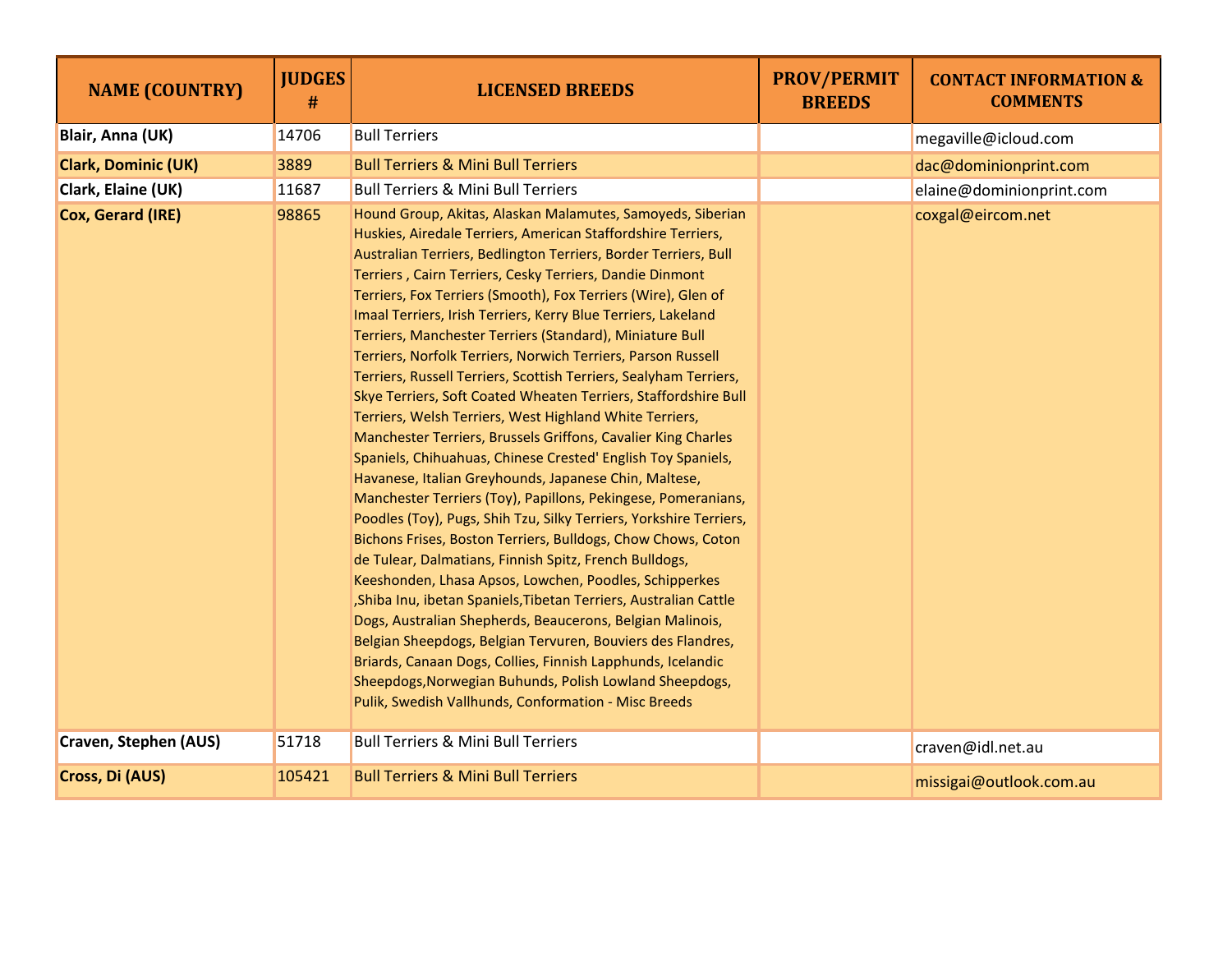| Flegg, Linda (NZ)               | 95293  | Airedale Terriers, American Staffordshire Terriers,<br>Australian Terriers, Bedlington Terriers, Border Terriers,<br>Bull Terriers, Cairn Terriers, Cesky Terriers, Dandie<br>Dinmont Terriers, Fox Terriers (Smooth), Fox Terriers<br>(Wire), Glen of Imaal Terriers, Irish Terriers, Kerry Blue<br>Terriers, Lakeland Terriers, Manchester Terriers<br>(Standard), Miniature Bull Terriers, Norfolk Terriers,<br>Norwich Terriers, Parson Russell Terriers, Russell Terriers,<br>Scottish Terriers, Sealyham Terriers, Skye Terriers, Soft<br>Coated Wheaten Terriers, Staffordshire Bull Terriers,<br>Welsh Terriers, West Highland White Terriers,<br>Manchester Terriers, Manchester Terriers (Toy) | linda@kauripak.co.nz        |  |  |
|---------------------------------|--------|----------------------------------------------------------------------------------------------------------------------------------------------------------------------------------------------------------------------------------------------------------------------------------------------------------------------------------------------------------------------------------------------------------------------------------------------------------------------------------------------------------------------------------------------------------------------------------------------------------------------------------------------------------------------------------------------------------|-----------------------------|--|--|
| <b>Fleming, Thomas (UK)</b>     | 9699   | <b>Bull Terriers</b>                                                                                                                                                                                                                                                                                                                                                                                                                                                                                                                                                                                                                                                                                     |                             |  |  |
| Foster, Sarah (UK)              | 98205  | <b>Bull Terriers</b>                                                                                                                                                                                                                                                                                                                                                                                                                                                                                                                                                                                                                                                                                     | sarah.foster@medway.gov.uk  |  |  |
| <b>Fraud, German Otero (MX)</b> | 104153 | <b>Bull Terriers, Miniature Bull Terriers, American</b><br>Staffordshire Terriers, Staffordshire Bull Terriers, Bulldogs                                                                                                                                                                                                                                                                                                                                                                                                                                                                                                                                                                                 | vfcriadero@gmail.com        |  |  |
| Gates, Andrea (UK)              | 98191  | <b>Bull Terriers</b>                                                                                                                                                                                                                                                                                                                                                                                                                                                                                                                                                                                                                                                                                     | archetype@mail.com          |  |  |
| <b>Gray, Carol (CAN)</b>        | 94683  | <b>Terrier Group, Working Group, Manchester Terriers</b><br>(Toy), Canaan Dogs, Entlebucher Mountain Dogs.                                                                                                                                                                                                                                                                                                                                                                                                                                                                                                                                                                                               | cpgray19@gmail.com          |  |  |
| Holland, Heidi (NZ)             | 94871  | <b>Terrier Group</b>                                                                                                                                                                                                                                                                                                                                                                                                                                                                                                                                                                                                                                                                                     | hyde@bullterrier.co.nz      |  |  |
| <b>Hughes, Maureen (Wales)</b>  | 7157   | <b>Bull Terriers &amp; Mini Bull Terriers</b>                                                                                                                                                                                                                                                                                                                                                                                                                                                                                                                                                                                                                                                            | graymor@gmail.com           |  |  |
| Hylands, Josephine (IRE)        |        |                                                                                                                                                                                                                                                                                                                                                                                                                                                                                                                                                                                                                                                                                                          |                             |  |  |
| <b>Kilpatrick, Carole (UK)</b>  | 95759  | <b>Bull Terriers</b>                                                                                                                                                                                                                                                                                                                                                                                                                                                                                                                                                                                                                                                                                     | kilacabar@hotmail.com       |  |  |
| Kilpatrick, Chris (UK)          | 47426  | <b>Bull Terriers &amp; Mini Bull Terriers</b>                                                                                                                                                                                                                                                                                                                                                                                                                                                                                                                                                                                                                                                            | kilacabar@hotmail.com       |  |  |
| <b>King, Kerry (AUS)</b>        | 97691  | Sporting Group, Hound Group, Working Group, Terrier<br>Group, Toy Group, Non-Sporting Group, Herding Group,<br><b>Best In Show</b>                                                                                                                                                                                                                                                                                                                                                                                                                                                                                                                                                                       | brasshead@bigpond.com       |  |  |
| Konings, Hans (NL)              | 109277 | <b>Bull Terriers &amp; Mini Bull Terriers</b>                                                                                                                                                                                                                                                                                                                                                                                                                                                                                                                                                                                                                                                            | kingsfarms@icloud.com       |  |  |
| Lambert, Carolyn (UK)           | 95945  | <b>Bull Terriers</b>                                                                                                                                                                                                                                                                                                                                                                                                                                                                                                                                                                                                                                                                                     | carolynlambert@talktalk.net |  |  |
| Lambert, William (UK)           | 7217   | <b>Bull Terriers &amp; Mini Bull Terriers</b>                                                                                                                                                                                                                                                                                                                                                                                                                                                                                                                                                                                                                                                            | caliber@talktalk.net        |  |  |
| Lara, Humberto (MX)             | 100613 | <b>Bull Terriers</b>                                                                                                                                                                                                                                                                                                                                                                                                                                                                                                                                                                                                                                                                                     | huberts@prodigy.net.mx      |  |  |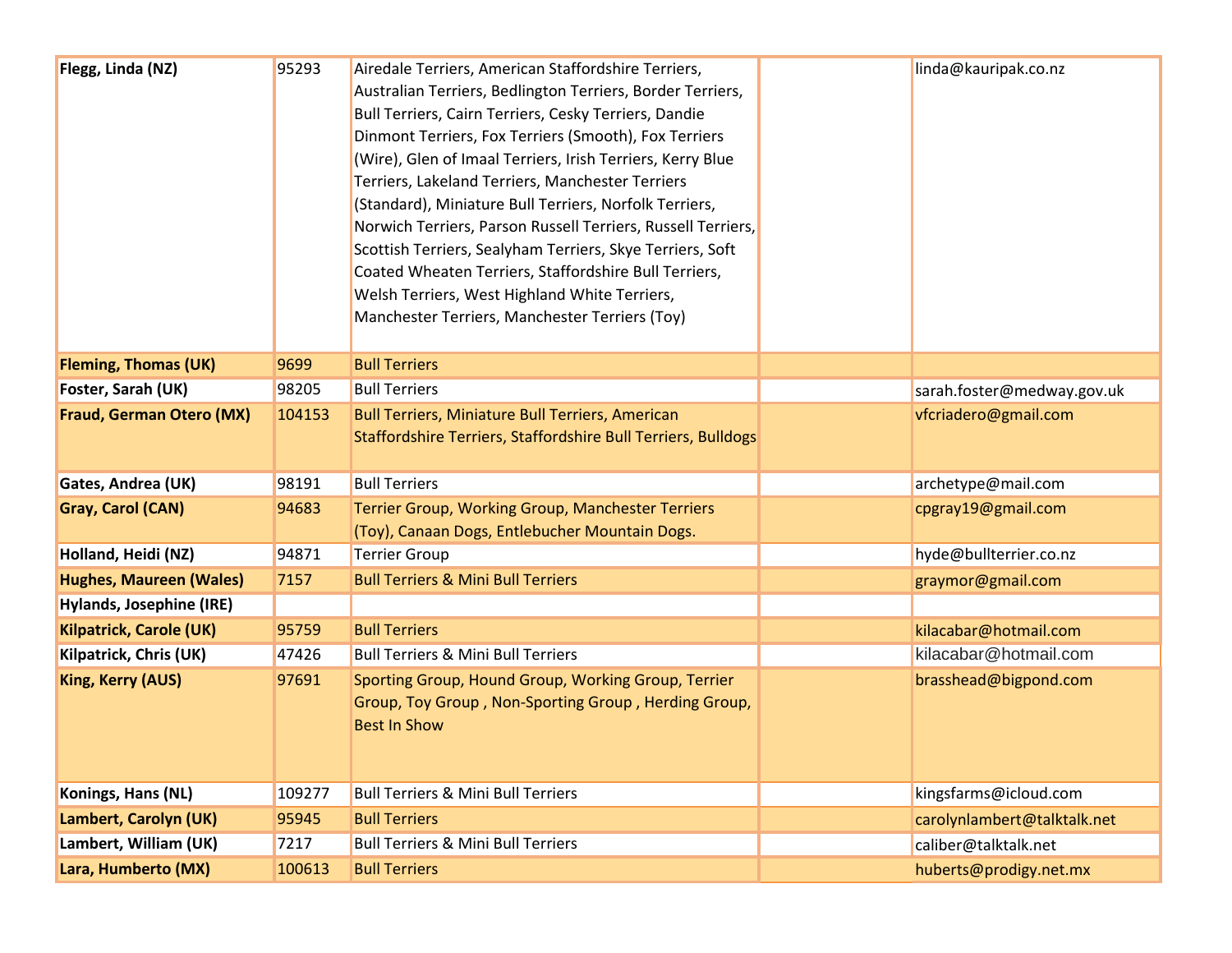| Larkin, Carol (South Africa)              | 111466 | <b>Bull Terriers &amp; Mini Bull Terriers</b>                                                                                                                                                                                                                                                                                                                                                                                                                                                                                                                                                                                                                                                                                                                        | booksale@icon.co.za        |  |
|-------------------------------------------|--------|----------------------------------------------------------------------------------------------------------------------------------------------------------------------------------------------------------------------------------------------------------------------------------------------------------------------------------------------------------------------------------------------------------------------------------------------------------------------------------------------------------------------------------------------------------------------------------------------------------------------------------------------------------------------------------------------------------------------------------------------------------------------|----------------------------|--|
| Leslie, Bill (Northern Ireland) 94191     |        | Airedale Terriers, American Staffordshire Terriers,<br>Australian Terriers, Bedlington Terriers, Border Terriers,<br><b>Bull Terriers, Cairn Terriers, Cesky Terriers, Dandie</b><br>Dinmont Terriers, Fox Terriers (Smooth), Fox Terriers<br>(Wire), Glen of Imaal Terriers, Irish Terriers, Kerry Blue<br><b>Terriers, Lakeland Terriers, Manchester Terriers</b><br>(Standard), Miniature Bull Terriers, Norfolk Terriers,<br>Norwich Terriers, Parson Russell Terriers, Russell Terriers,<br>Scottish Terriers, Sealyham Terriers, Skye Terriers, Soft<br>Coated Wheaten Terriers, Staffordshire Bull Terriers,<br>Welsh Terriers, West Highland White Terriers,<br>Manchester Terriers, Manchester Terriers (Toy), Silky<br><b>Terriers, Yorkshire Terriers</b> | billmaris@ntlworld.com     |  |
| <b>McCann, Anthony (UK)</b>               | 9531   | <b>Bull Terriers &amp; Mini Bull Terriers</b>                                                                                                                                                                                                                                                                                                                                                                                                                                                                                                                                                                                                                                                                                                                        |                            |  |
| <b>McGregor, Danny (UK)</b>               | 44570  | <b>Bull Terriers &amp; Mini Bull Terriers</b>                                                                                                                                                                                                                                                                                                                                                                                                                                                                                                                                                                                                                                                                                                                        | merlindanbt@aol.com        |  |
| McGregor, Linda (UK)                      | 15696  | <b>Bull Terriers &amp; Mini Bull Terriers</b>                                                                                                                                                                                                                                                                                                                                                                                                                                                                                                                                                                                                                                                                                                                        | merlindanbt@aol.com        |  |
| <b>Meseguer-Bernal, Daniel</b><br>(Spain) |        |                                                                                                                                                                                                                                                                                                                                                                                                                                                                                                                                                                                                                                                                                                                                                                      | bullterrier@elcornijal.com |  |
| Navia Oyon, Fernando<br>(Venezuela)       | 104155 | <b>Bull Terriers &amp; Mini Bull Terriers</b>                                                                                                                                                                                                                                                                                                                                                                                                                                                                                                                                                                                                                                                                                                                        | fernandonaviao@hotmail.com |  |
| <b>Newberry, Gary (UK)</b>                | 14899  | <b>Bull Terrier</b>                                                                                                                                                                                                                                                                                                                                                                                                                                                                                                                                                                                                                                                                                                                                                  | g_newberry@yahoo.com       |  |
| Ottewell, June (UK)                       | 92230  | <b>Bull Terriers &amp; Mini Bull Terriers</b>                                                                                                                                                                                                                                                                                                                                                                                                                                                                                                                                                                                                                                                                                                                        |                            |  |
| <b>Parsons, Simon (UK)</b>                | 4929   | <b>Bull Terriers &amp; Mini Bull Terriers</b>                                                                                                                                                                                                                                                                                                                                                                                                                                                                                                                                                                                                                                                                                                                        |                            |  |
| Paterson, Steve (UK)                      | 108998 | <b>Bull Terriers &amp; Mini Bull Terriers</b>                                                                                                                                                                                                                                                                                                                                                                                                                                                                                                                                                                                                                                                                                                                        | golithabt@hotmail.co.uk    |  |
| Phillips, Joanna (UK)                     | 12004  | <b>Bull Terriers &amp; Mini Bull Terriers</b>                                                                                                                                                                                                                                                                                                                                                                                                                                                                                                                                                                                                                                                                                                                        | mbtjoanna@aol.com          |  |
| Phillips, Mark (UK)                       | 68556  | <b>Bull Terriers &amp; Mini Bull Terriers</b>                                                                                                                                                                                                                                                                                                                                                                                                                                                                                                                                                                                                                                                                                                                        |                            |  |
| <b>Probert, Tyrone (UK)</b>               | 98029  | <b>Bull Terriers</b>                                                                                                                                                                                                                                                                                                                                                                                                                                                                                                                                                                                                                                                                                                                                                 |                            |  |
| Rawlings, John (UK)                       |        |                                                                                                                                                                                                                                                                                                                                                                                                                                                                                                                                                                                                                                                                                                                                                                      |                            |  |
| <b>Rawlings, Pam (UK)</b>                 |        |                                                                                                                                                                                                                                                                                                                                                                                                                                                                                                                                                                                                                                                                                                                                                                      |                            |  |
| <b>Roberts, Alison (WALES)</b>            |        | <b>Bull Terriers</b>                                                                                                                                                                                                                                                                                                                                                                                                                                                                                                                                                                                                                                                                                                                                                 | teirwgwyn@gmail.com        |  |
| <b>Scott, Ron (UK)</b>                    | 3488   | <b>Bull Terriers &amp; Mini Bull Terriers</b>                                                                                                                                                                                                                                                                                                                                                                                                                                                                                                                                                                                                                                                                                                                        |                            |  |
| Shaw, Juliet (UK)                         | 4931   | <b>Bull Terriers &amp; Mini Bull Terrier</b>                                                                                                                                                                                                                                                                                                                                                                                                                                                                                                                                                                                                                                                                                                                         | badlesmerebts@aol.com      |  |
| <b>Skelton, Jeffery (UK)</b>              | 95119  | <b>Bull Terriers</b>                                                                                                                                                                                                                                                                                                                                                                                                                                                                                                                                                                                                                                                                                                                                                 |                            |  |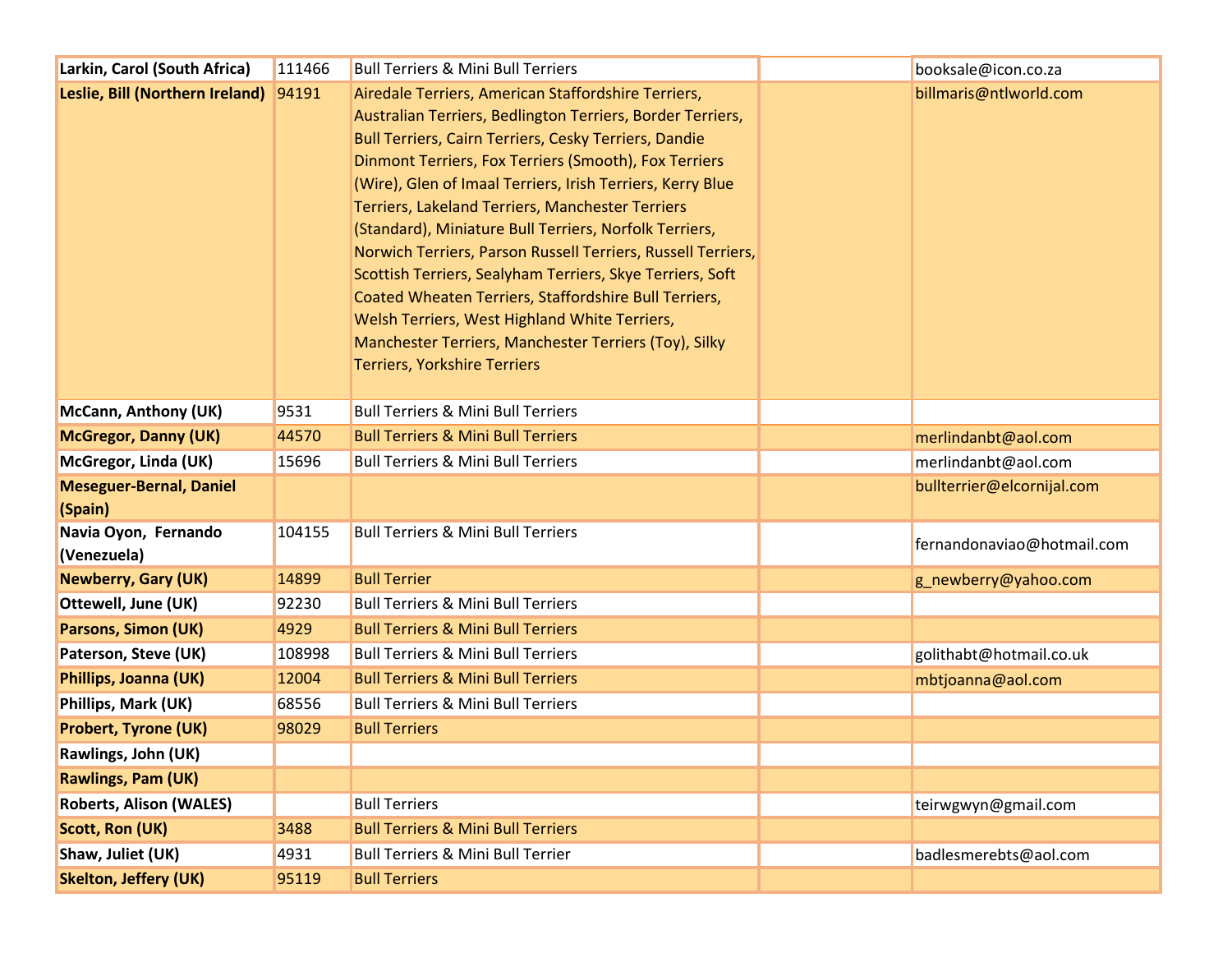| <b>Smalley, Brian (UK)</b>   | 14388  | <b>Bull Terriers</b>                                   | briden@blueyonder.co.uk        |
|------------------------------|--------|--------------------------------------------------------|--------------------------------|
| <b>Stanley, Eric (UK)</b>    | 5239   | <b>Bull Terriers &amp; Mini Bull Terriers</b>          |                                |
| <b>Walker, Steve (UK)</b>    | 13739  | <b>Bull Terriers &amp; Mini Bull Terriers</b>          |                                |
| <b>Watkiss, James McLeod</b> | 19219  | Hound Group, Terrier Group, Manchester Terriers (Toy), | jwatkiss44@gmail.com           |
| (AUS)                        |        | Best In Show, Conformation - Misc Breeds               |                                |
| <b>Wiseman, Tony (AUS)</b>   | 105974 | <b>Bull Terriers &amp; Mini Bull Terriers</b>          | bulroarus@hotmail.com          |
| Young, John (UK)             | 45519  | <b>Bull Terriers and Mini Bull Terriers</b>            | bullyview@aol.com              |
| Young, Mandy (UK)            | 45518  | <b>Bull Terriers and Mini Bull Terriers</b>            | bullyview@aol.com              |
| Young, Mark (UK)             | 107977 | <b>Bull Terriers</b>                                   | mark.young@emcgrouplimited.com |